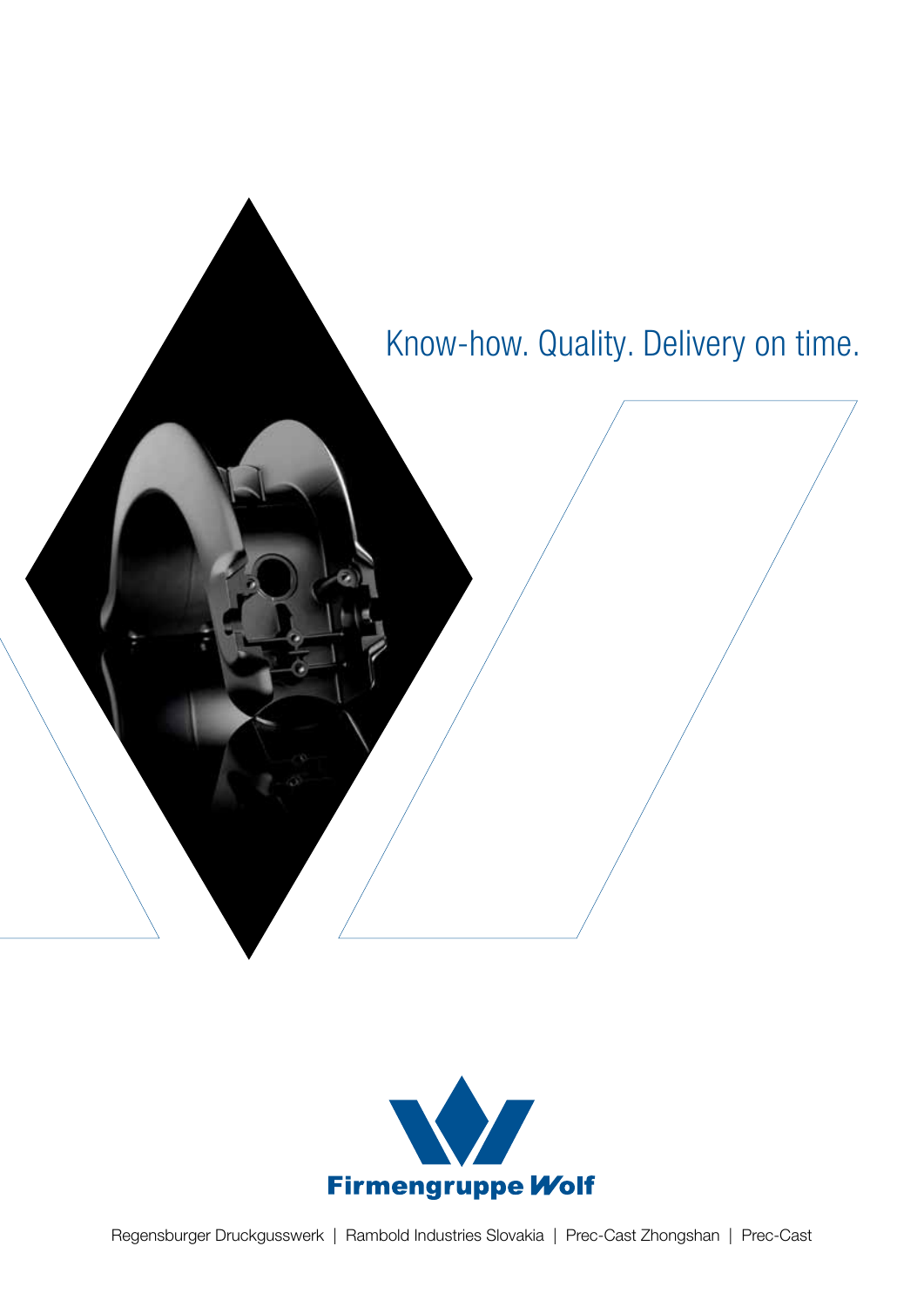

# Wolf Group

Third generation of die-casting expertise

It was quite by chance that the family business, founded in Regensburg in 1933 under the name Elektro Wolf, arrived at zinc die-casting in the post-war period.

Through the addition of aluminium the Regensburger Druckgusswerk developed quickly from 1977 into a dynamic, flourishing foundry. Today, as well as aluminium casting the Wolf Group also produces approximately 5 % of zinc die-casting components for the international automobile and electrical industry. At present the company is in its third generation of 100 % family ownership.

With a high equity-to-assets ratio and a healthy rate of growth in recent years the company is, above all, based on stability and longevity. Investment in plant and machinery and financing of new sites are generated primarily from cash flow. This keeps the Group's ongoing costs at a minimum. Above all the balanced product spectrum from automotive and non-automotive fields and long-standing yet independent customer ties have established the Wolf group as a reliable and crisis-proof partner.

We were able to absorb the impact of the recent economic changes in the market without large scale cutbacks. With our flat hierarchies; rapid decision-making and flexibility we are well placed to respond flexibly and stably to changing market situations.

With a quality management system as well as current ISO/TS 16949 and ISO 14001 certification, the Group is compliant with the global standards of the automobile and electrical industries.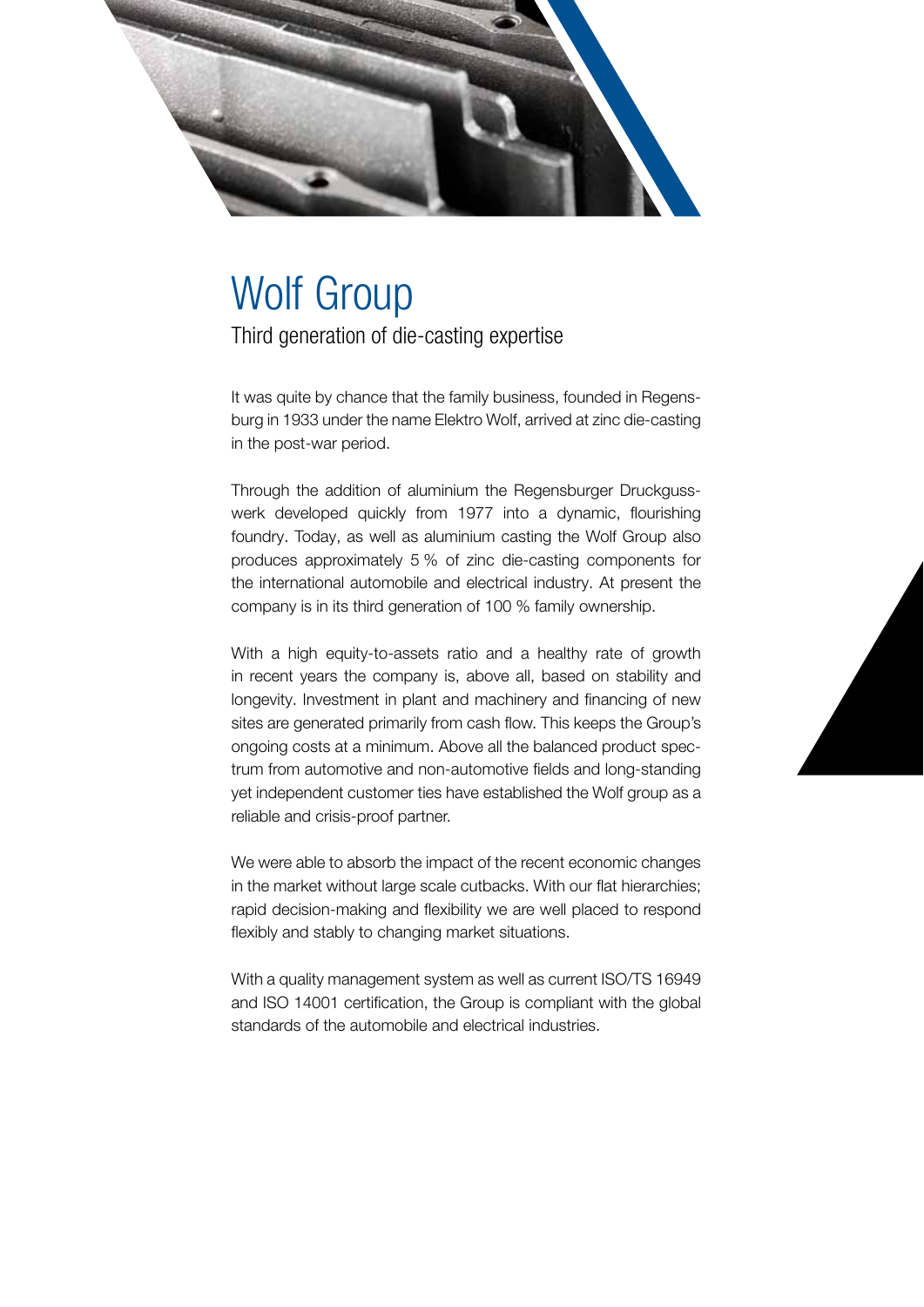



- Founded in 1933 and in full family ownership for three generations
- Crisis-proof thanks to wide customer base and high equity ratio
- Flexible thanks to flat hierarchy and short decision-making processes
- Compliant with international standards for the automobile and electrical industry
- ISO/TS 16949 and ISO 14000 certified

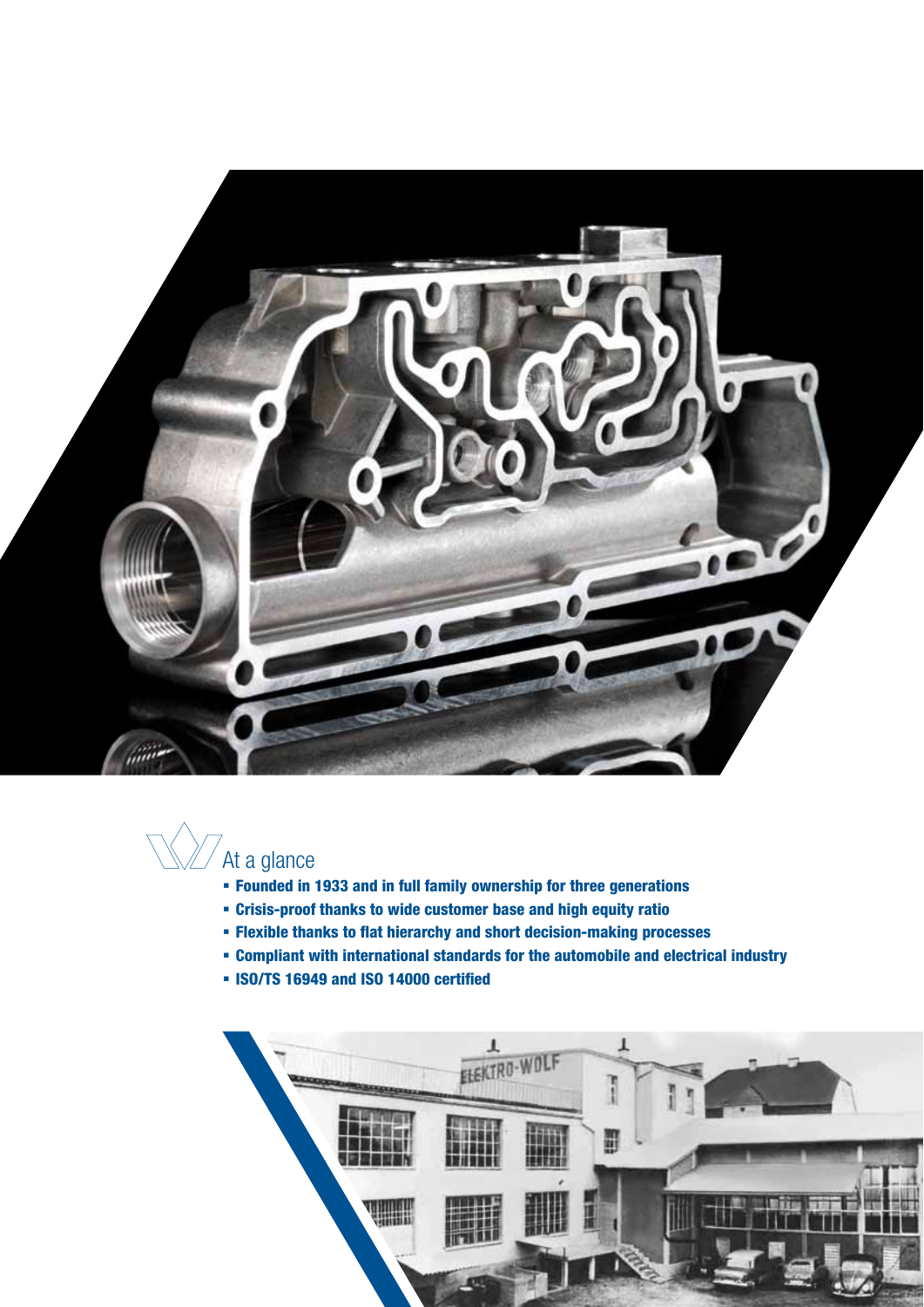

### The global family business

Our global sites are the market advantages for our customers

The Wolf Group's global corporate decision making is coordinated centrally at its Regensburg headquarters. The administrative departments of the globally expanding company along with the central development division are based here.

Regensburger Druckgusswerk Wolf is located in a residential area to the west of the growing medieval town. As part of the company's restructuring, a move to an industrial area in the south of the town is planned in the coming years, where a state-of-the-art foundry with large, fully automated die-casting cells producing closing forces in excess of 2000 tonnes will be created.

Approximately 250 km east of Budapest, on the edge of the Tokajer wine region and right on the border with Slovakia the Wolf Group operates its largest plant in the town of Sátoraljaújhely. The Hungarian Prec-Cast site has been part of the company for over 20 years and through the ongoing expansion of the EU, has become established as a central and increasingly important industrial location in Eastern Europe. Since it was founded in 1989 the site has continually expanded through the introduction of new, state-of-the art production halls, plant and technologies.

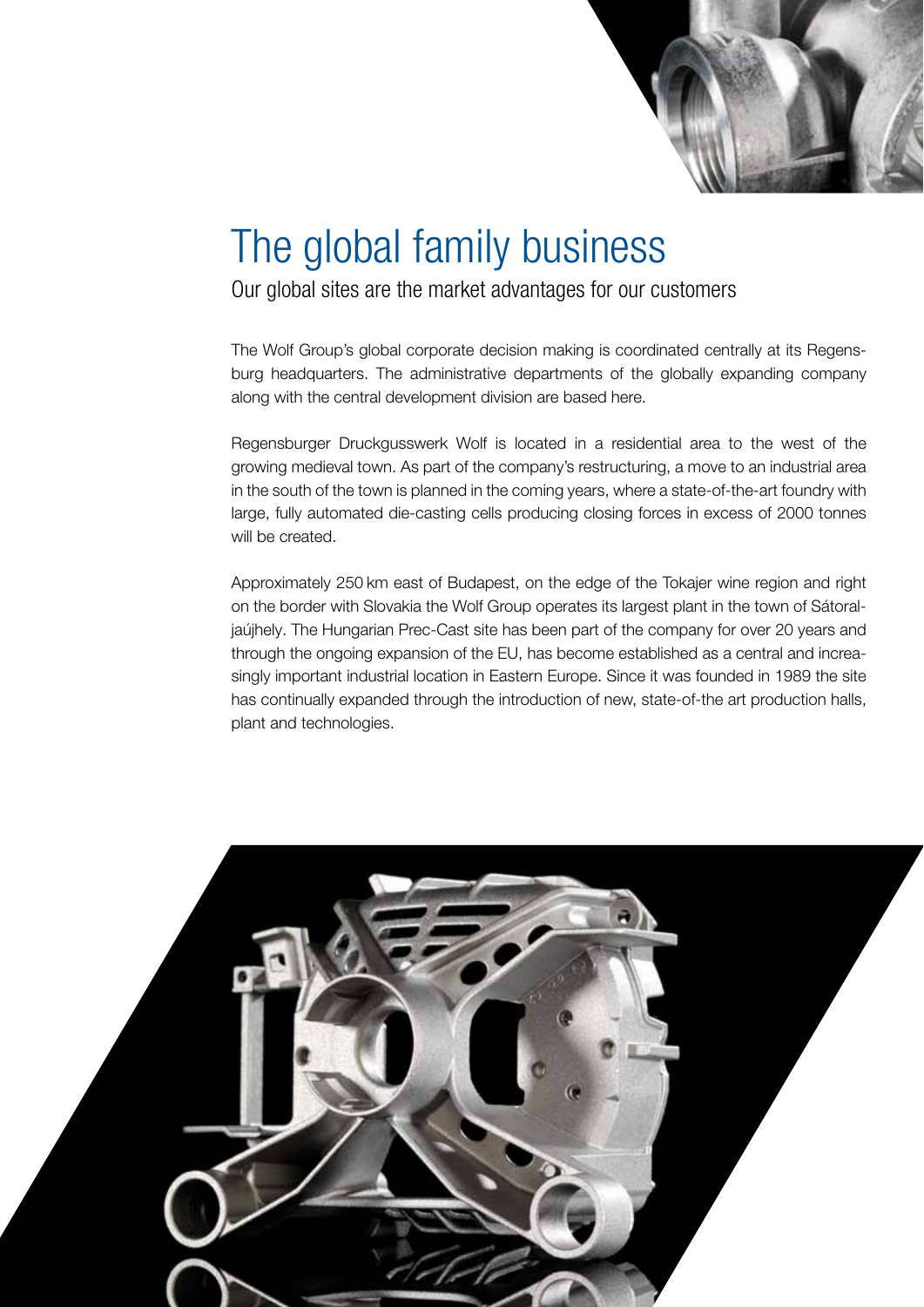

Thanks to the continual exchange of innovations and ideas with the main Regensburg headquarters, Prec-Cast has developed steadily into a self-contained production plant. It has also become a major partner in the Eastern European automobile and electrical industry.

A further Wolf Group site will be established in Slovakia near the Hungarian border. This will support the existing Pre-Cast site in Hungary and will operate state-of-the-art technology and meet the logistical requirements for a modern foundry.

This building project, which has already completed the planning stage, will comprise an industrial park and contribute to the development of the region. In addition, customers, suppliers and other companies can be offered the opportunity to set up a location in a "best price" region.

As well as European sites the global strength of the Wolf Group is expanding through the establishment of the Chinese Prec-Cast Zhong Shan plant. This production plant, due to be completed by the spring of 2010, is located in Southern China, approximately 100 km from Guangzhou.

Prec-Cast Zhongshan was set up as a 100 % owned Group subsidiary. It will produce a range of cast parts as well as raw or mechanically machined products for the Chinese and international markets.



### $\int$ At a glance

- Headquarters and main site at Regensburg, Germany
- Hungarian production plant with state-of-the-art facilities established over 20 years ago
- Production in China for the Asian and international markets since 2010
- Planned industrial park in Slovakia to strengthen the market position in Eastern Europe
- Relocation in Regensburg and creation of a high-tech foundry planned for the medium-term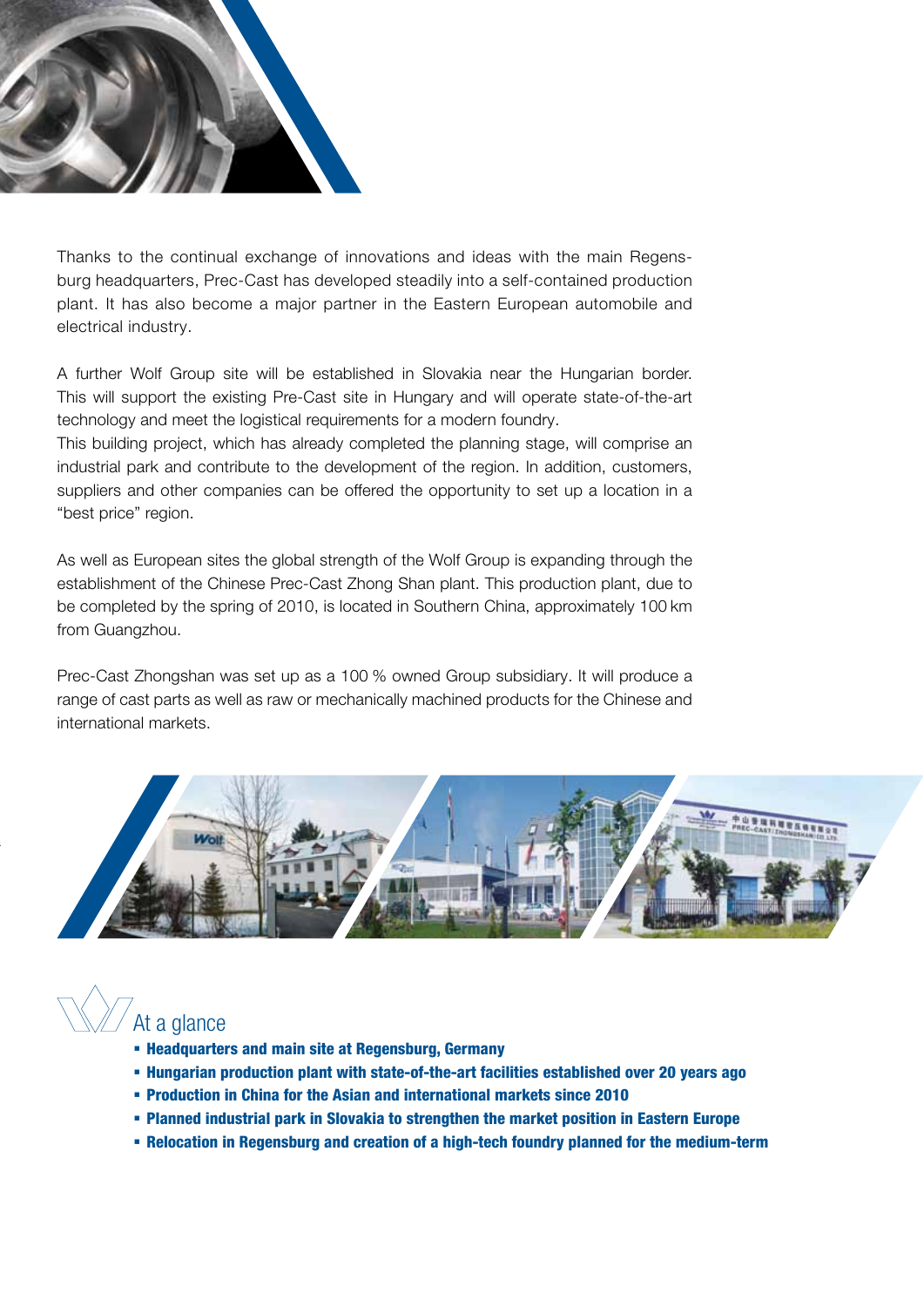# Wolf Group - development partner

Cross-border skills for unrestricted innovation





- Established development partner in the automobile and electrical industries
- Provides customers with qualified support throughout the course of simultaneous engineering
- International project teams for professional project development
- Quick and flexible customer-specific solutions offered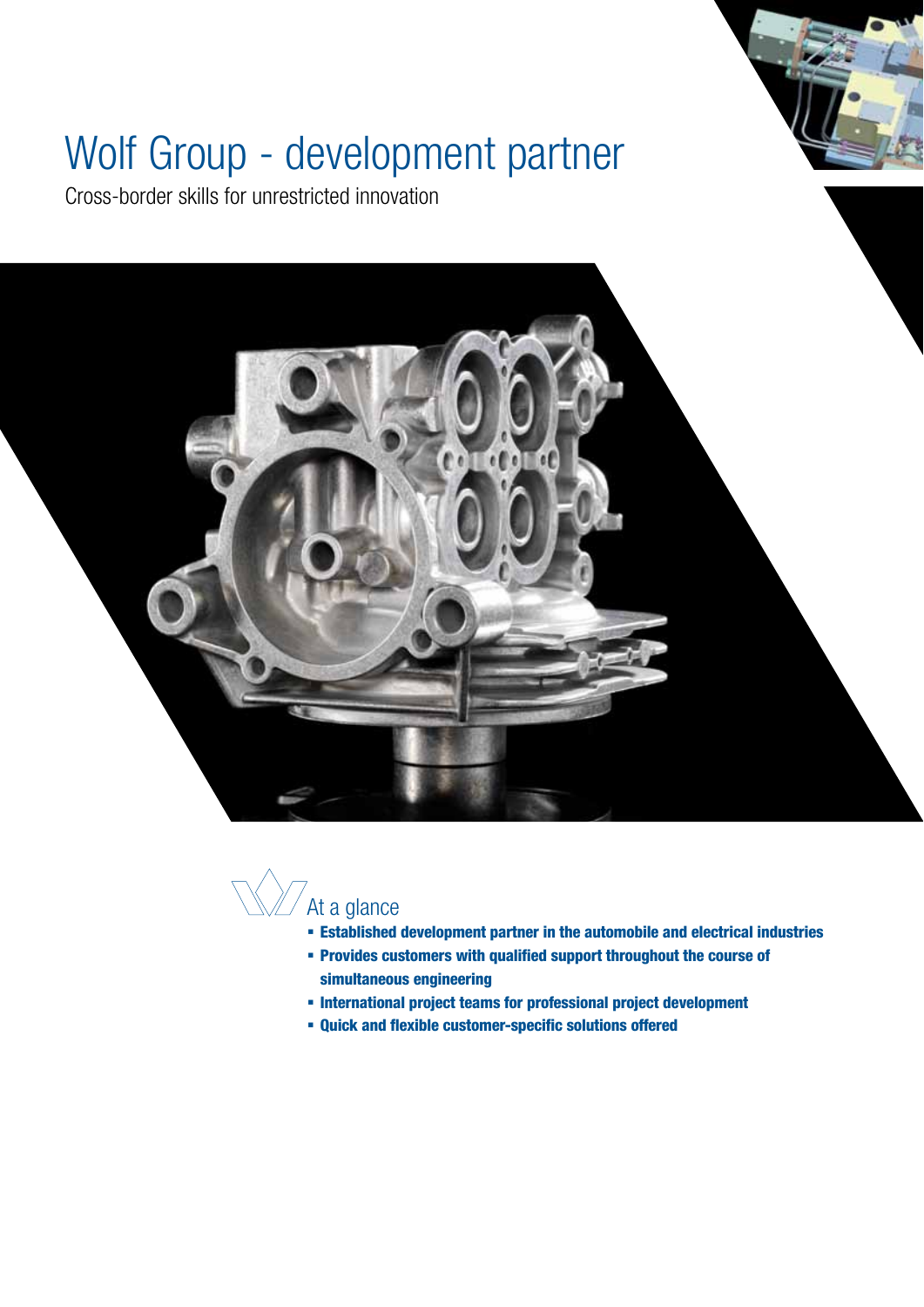

In recent years the Wolf Group has also established itself as a development partner for its customers. The R&D division based in Regensburg coordinates development projects for both the Group and its Western European customers alike. Using the Pro/Engineer and Unipraphics CAD systems, and with help from qualified external partners, product data; FEM calculations; solidification simulations and tool design can be carried out in very short timescales.

Through simultaneous engineering projects the Wolf Group has developed numerous components from the prototype design stage to series production launch in close collaboration with its customers. The Hungarian development division is also an esteemed partner for Eastern European customers. Continual exchange of ideas and innovations with Regensburg and close collaboration with the Hungarian foundry faculty of the University of Miskolc make the Prec-Cast plant unique in this region.

Through product development carried out over recent years a variety of optimisation projects for processes and products have been launched in addition to solidification simulations in collaboration with the university. These projects have given students from Miskolc the opportunity to carry out their bachelor and diploma theses at Prec-Cast. In return Prec-Cast staff from the foundry, engineering and toolshop have been able to receive ongoing training at the university.

The various plant development divisions are supported by competent project teams which supervise the product lifecycle from prototype to well past SOP into production. Initial technical consultation with the customer is just as much part of the project manager's remit as orderly project and change management. Even after SOP the products are continually refined, serviced and optimised from economic and quality aspects.

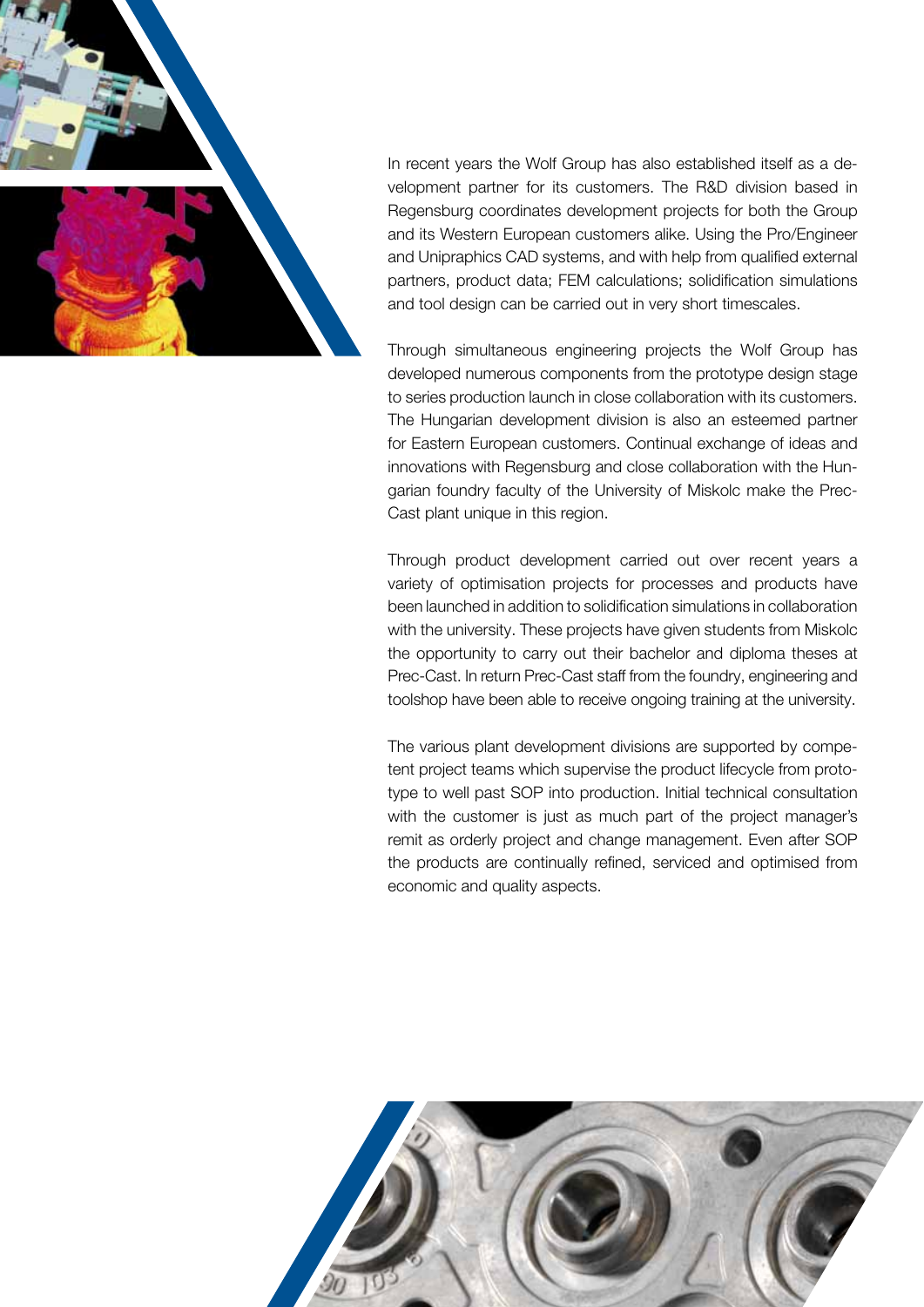

The Wolf Group operates its own toolshops at the Regensburg and Sátoraljaújhely sites which contribute to the flexibility and efficiency of the company. Die-cast and trimming tools and devices of all kinds can be developed on-site as quickly as possible according to customer requirements. Die modifications, which are necessary in received projects, can be carried out cost-effectively and quickly, thereby avoiding disruption to production supply.

In particular recent investment in state of the art 5-axis high-speed milling machines and erosion machines has enabled the workshops, particularly at the Regensburg site, to work highly effectively and cost-efficiently. This has enabled the Wolf Group not only to fully cover their die requirements, but also to offer its expertise, acquired over many years, to external customers in the form of die preparation.

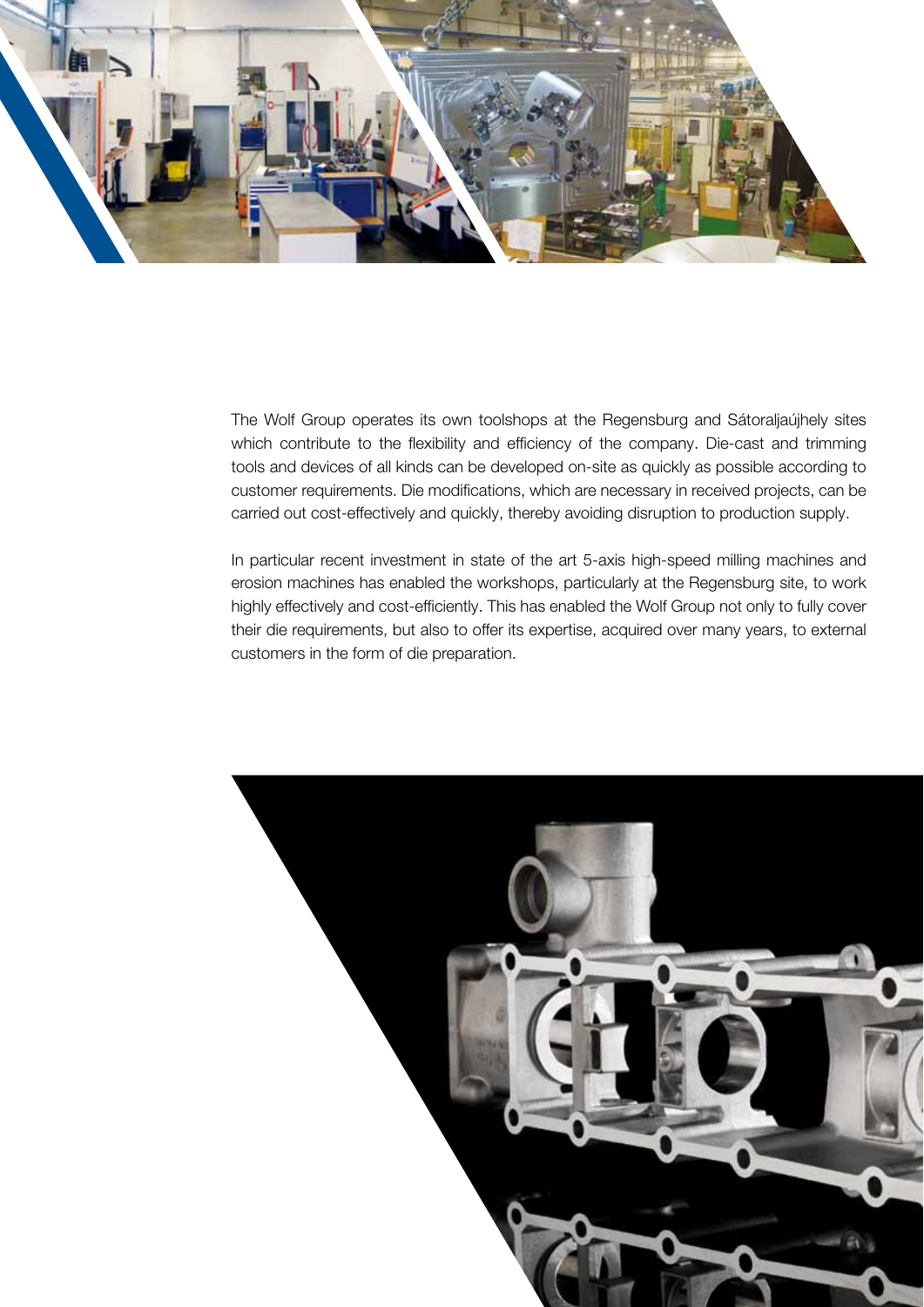### In-house toolshops

Fast, tailored solutions for individual requirements

A coordinated exchange of personnel between the German and Hungarian sites has enabled continual cross-plant development for the specialists. Seamless communication between the development division, foundry and workshop ensures rapid tool repair and optimisation and contributes to the continual improvement process of the die casting moulds and their lifetime.



#### At a glance

- In-house toolshops at the German and Hungarian sites
- Shortest lead times for prototype and series production tools
- Continual exchange of expertise between the departments and sites
- Creation of low-wear die-casting moulds with long useful lives
- Production of die-cast and trimming tools also for external customers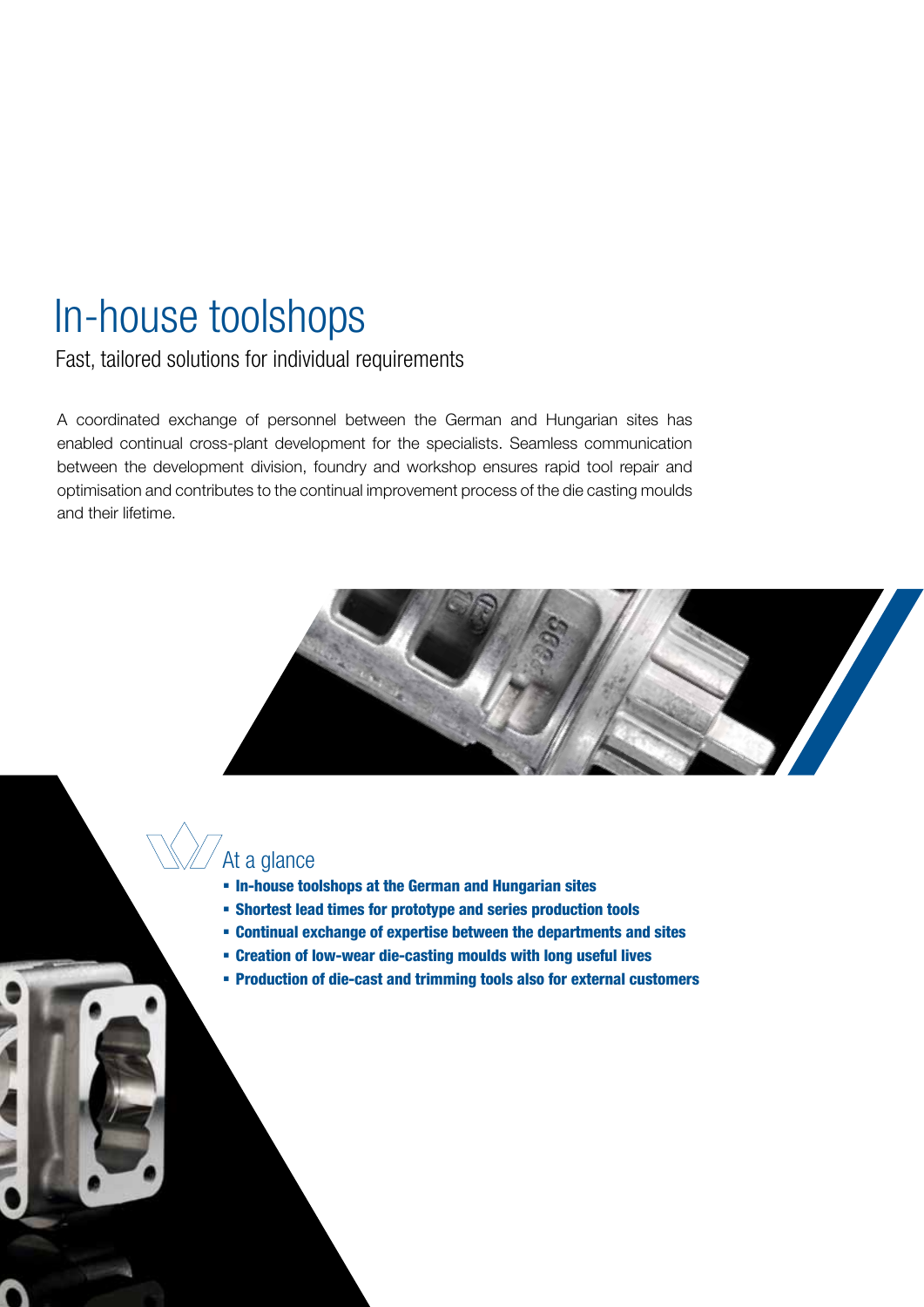

### The Wolf Group's die-casting capacity

Global options for a comprehensive product range

The Wolf Group is currently able to produce die-cast components using over 50 casting cells worldwide, with a closing force of between 100 - 1300 tonnes. The highly automated foundry at the Regensburg site allows for extremely cost-effective high volume, high-grade serial project production. The manageable size of the Regensburg foundry allows innovations to be developed in-house, for subsequent serial launches at the group's international sites.

The relocation of the Regensburg plant to an industrial area, planned in the medium-term, will enable die-casting cells with a closing force in excess of 2000 tonnes to be operated. This in turn will allow the Wolf Group's product range to expand.



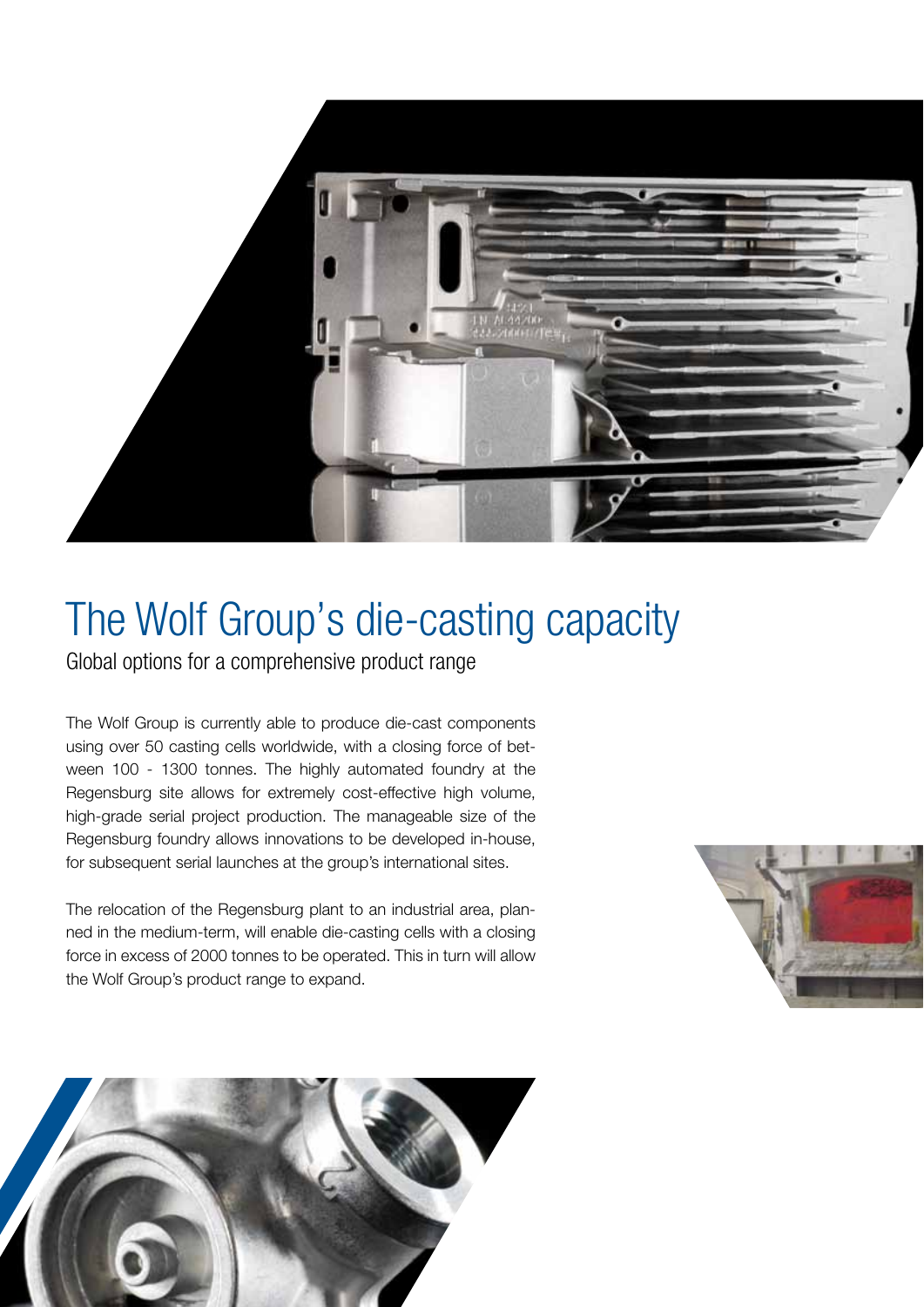At the Hungarian Prec-Cast site all Group zinc components are produced on four hot-chamber die-casting machines. For aluminium there are die-casting cells with varying degrees of automation. At this site the Wolf Group can therefore produce products costeffectively in small runs on equipment with manual extraction as well as high-volume serial components on fully linked die-casting cells extremely economically.

Automated spraying, process control and vacuum support of machines are standard here, guaranteeing consistent quality. Thanks to the forward-looking investment policy of the Wolf Group, the Prec-Cast plant uses die-casting cells of the latest machine generation.

The ever expanding Chinese site Prec-Cast Zhongshan operates die-casting cells with medium closing force. It manufactures automotive and non-automotive parts for both the Chinese and international markets. Naturally, the same high standards apply as in Europe for quality and processes in semi-automated production.



At a glance

- Worldwide production using more than 50 die-casting cells with a closing force of between 100 - 1300 tonnes
- Product range to include minimum 2000 tonne die-casting machines in the medium term
- High process reliability and quality levels on fully-automated casting cells
- Economic production of high-volume serial parts as well as small and limited runs alike
- All standard aluminium and zinc die-casting alloys cast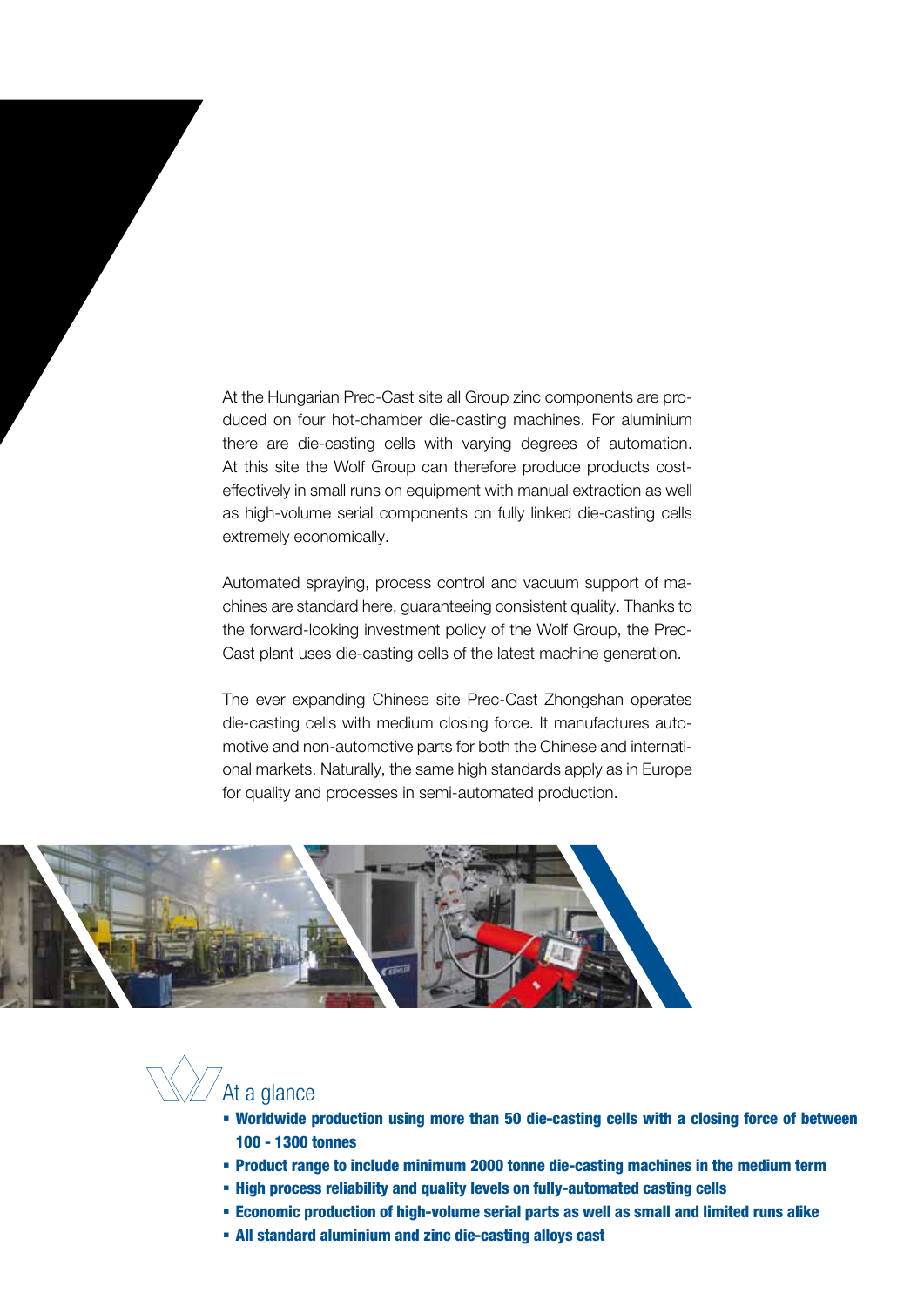

## Machining on an international level

Guaranteed quality through state-of-the-art process development

All Wolf Group sites offer mechanical processing of castings. The heavily automated machining department at the Regensburg plant uses state-of-the-art multi-spindle machines, which ensure a high degree of machining production depth. As a result the CNC milling components for high volume projects are handled in exactly the same way as small batch sizes with higher complexity levels. Rotationally symmetrical components are also produced in Regensburg on fully linked installations.

At the Hungarian Prec-Cast site raw parts are processed using over 25 CNC machines. Standard machines of various sizes and formats as well as multi-spindle machines ensure maximum flexibility and productivity. A range of product-specific machines and rotary transfer systems ensure extremely quick and economical machining with high batch sizes. Segment production was introduced for selected product ranges to further increase productivity and quality. As a result, die-casting cells, vibratory grinding, machining and logistics are all interlinked. A specialist team is fully responsible for processes and quality for the product range, which gives it a completely new understanding of the parts.

At our Chinese plant mechanical machining is performed on high-tech CNC milling centres and also product-specific machines.

Initial sampling and serial measurements using state-of-the-art 3D coordinate-measuring machines, as well as process inspection using CAQ systems, are standard throughout the Group.

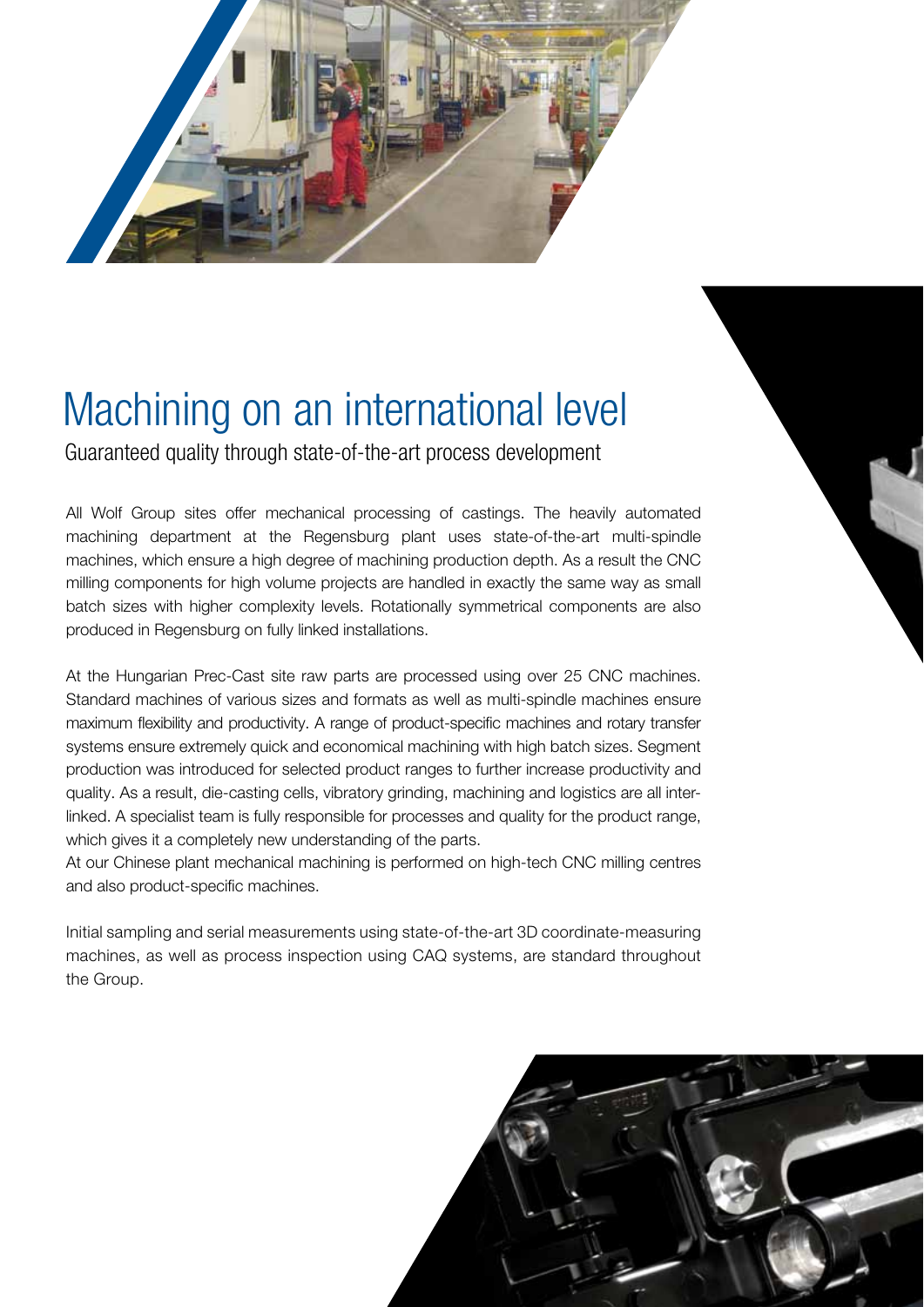



- Machine finishing of cast parts at over 35 CNC cells world-wide
- Milling parts and rotation-symmetric products offered on state-of-the-art CNC centres
- High degree of machining on multi-spindle machines and product-specific machines
- **High staff quality awareness levels in product-specific segment production**
- CAQ system supports routine inspection and process control

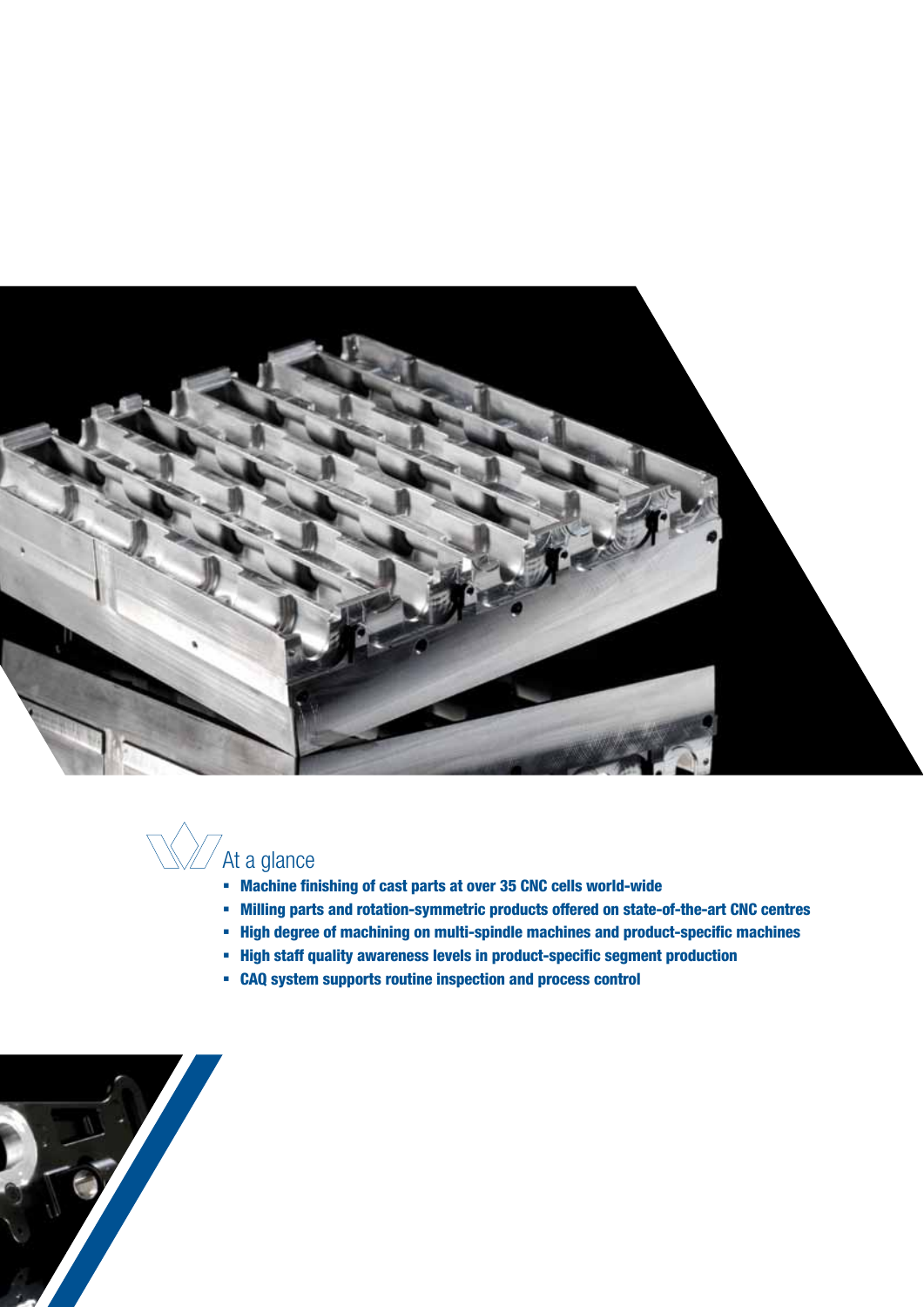

### For the desired finish

System supplier with first-class surface and assembly processes.

All the Group sites offer classic casting surface treatments such as vibratory grinding and shot-blasting as standard. The deburring methods used vary depending on the component in order to fulfil the finish and the subsequent processing requirements.

All Wolf Group sites work with selected partners for further component and surface finishing requirements. Along with the impregnating of pressure-tight components and the secondary removal of burrs using thermal or electrochemical deburring, different processes for surface finishing or protection.

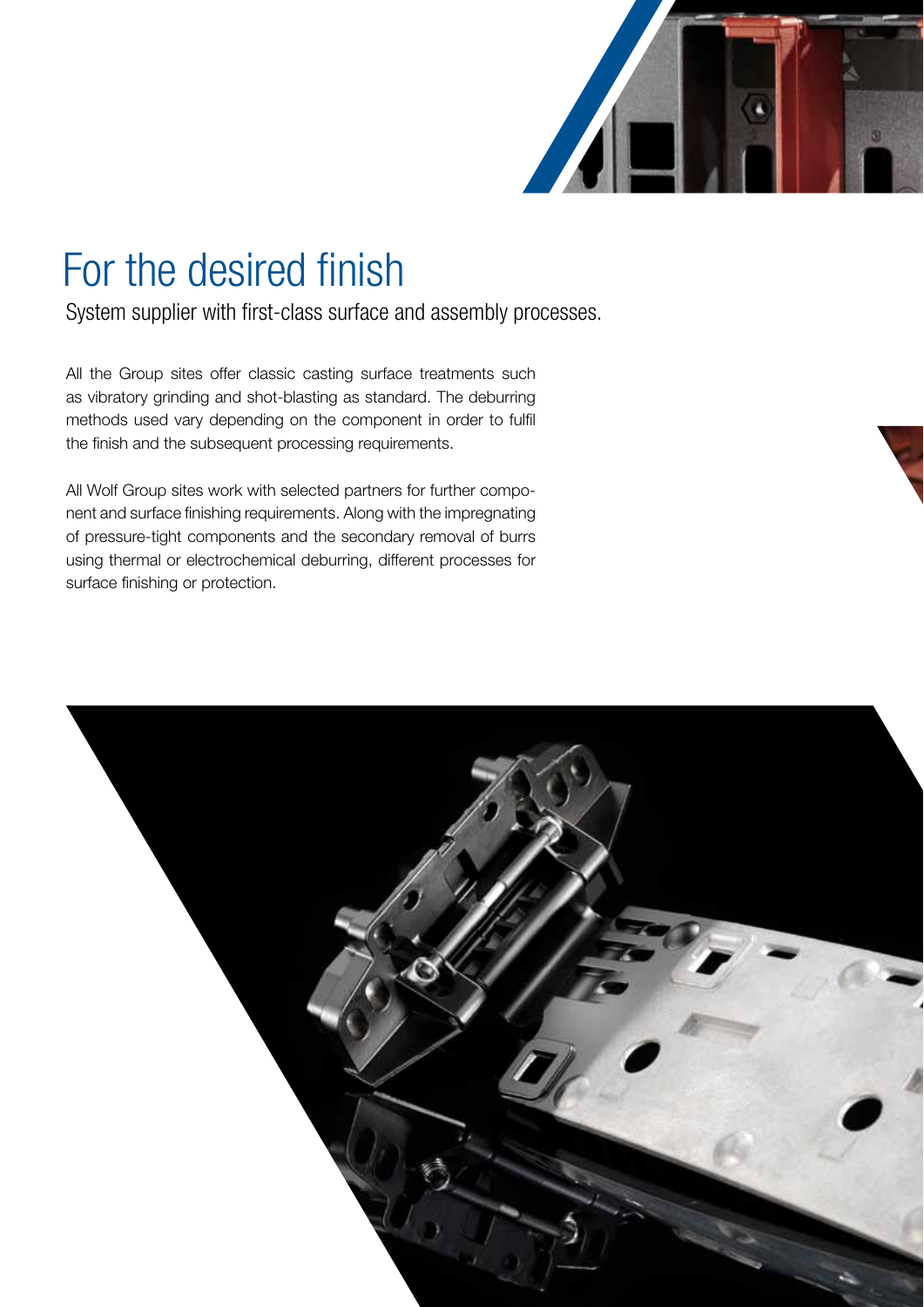

### At a glance

- Offers all surface finishing and protection
- Critical logistical advantage through the close proximity of surface treatment services
- Comprehensive customer-specific semi-automated and fully-automated assembly procedures
- Wolf Group is a full system supplier inclusive of surface technology and assembly



The Wolf Group was able to secure a partner exclusively for our Hungarian site, who built their factory in close proximity to the Wolf site. This gives us a strong logistical advantage over our competitors, an advantage from which our customers naturally benefit.

Surface treatment applications, such as chromate conversion coating; anodizing and phosphate conversion coating as well as painting; powder coating and cataphoretic painting, is incorporated in the Pre-Cast production process, thanks to the direct proximity.

The Group naturally offers numerous assembly processes along with the surface finishing of parts. These range from simple fitting of sockets to complete assembly of finished modules on semi and fully automatic devices.

The Wolf Group has emerged as a reputable system supplier for the automobile and electrical industry, offering its customers consistent high standards of quality worldwide.